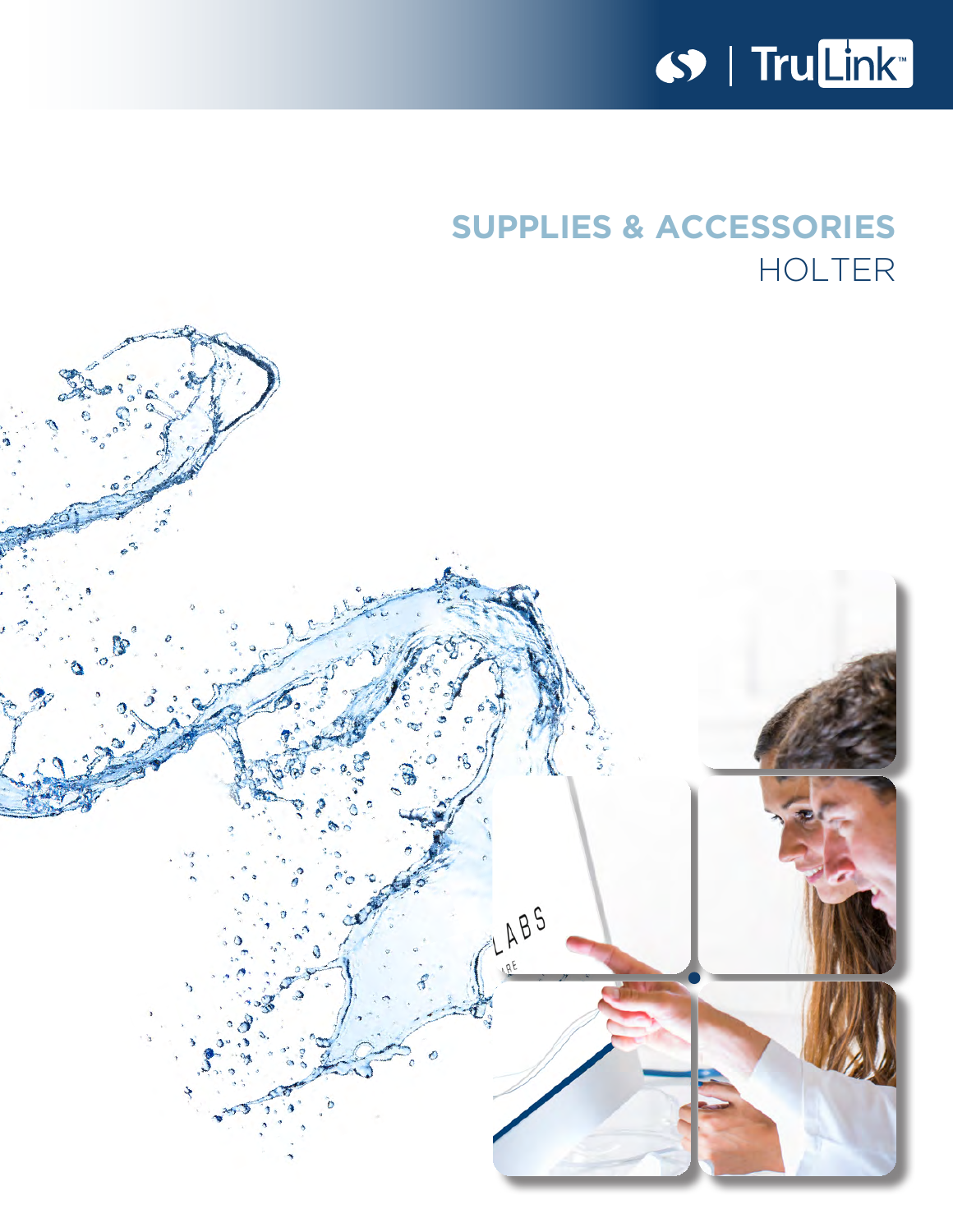### **Holter Supplies & Accessories**

Spacelabs Healthcare combine state-of-the-art Holter recorders, fast accurate analyzers and 7-day ECG screening solutions. With our powerful information management platform Sentinel, clinicians the world over count on us for reliable, scalable and accurate Holter reports.







**Lifecard CF** evo Aria

|                   |                    | <b>For Use</b> |     |
|-------------------|--------------------|----------------|-----|
| <b>Order Code</b> | <b>Description</b> | With           | Qty |

#### **Holter Hook-up Kits**

| <b>Aria/evo Hook-Up Kits</b> |                                                 |          |         |  |  |
|------------------------------|-------------------------------------------------|----------|---------|--|--|
| 23189-106                    | 4 electrode hook-up kit                         | Aria/evo | Each    |  |  |
|                              | Includes:                                       |          |         |  |  |
|                              | 4 clear tape electrodes, 1 AA                   |          |         |  |  |
|                              | battery, 4 prep pads, 1 prep                    |          |         |  |  |
|                              | scrub, 1 Aria disposable pouch,                 |          |         |  |  |
|                              | 6 tape strips, 1 prep razor and                 |          |         |  |  |
|                              | 1 patient diary                                 |          |         |  |  |
| 23189-106-401                | 4 electrode hook up kit, case                   | Aria/evo | 20/Case |  |  |
| 50-0049                      | 4 electrode hook-up kit with disposable evo     | Aria/evo | Each    |  |  |
|                              | chest pouch                                     |          |         |  |  |
|                              | Includes:                                       |          |         |  |  |
|                              | 4 clear tape electrodes, 4 prep pads, 1 prep    |          |         |  |  |
|                              | scrub, 1 evo disposable pouch, 6 tape strips, 1 |          |         |  |  |
|                              | prep razor, 1 patient diary and pencil          |          |         |  |  |

### **Lead Wires & Electrodes**

| <b>Lead Wires</b> |                                                                                    |                                                   |          |
|-------------------|------------------------------------------------------------------------------------|---------------------------------------------------|----------|
| 25452-525         | 4-Lead wire set, snap, 3 - 14" leads<br>(orange/brown/red) and 1 - 7" lead (white) | Aria/evo                                          | 4LW/set  |
| 25452-535         | 4-Lead wire set, snap, 14" leads<br>(red/white/orange/brown)                       | Aria/evo                                          | 4LW/set  |
| 25452-529         | 4-Lead wire set, snap, 40" leads<br>(red/white/orange/brown)                       | Aria/evo                                          | 4LW/set  |
| 25452-519         | 7-Lead wire set, snap, 18" leads<br>(white/black/red/green/<br>orange/blue/brown)  | 423, 423A,<br>459, 461,<br>461A, 464,<br>483, 485 | 7 LW/set |

Spacelabs Healthcare, 35301 SE Center Street, Snoqualmie, WA 98065

T +1 425 396 3300 | +1 800 522 7025 | www.spacelabshealthcare.com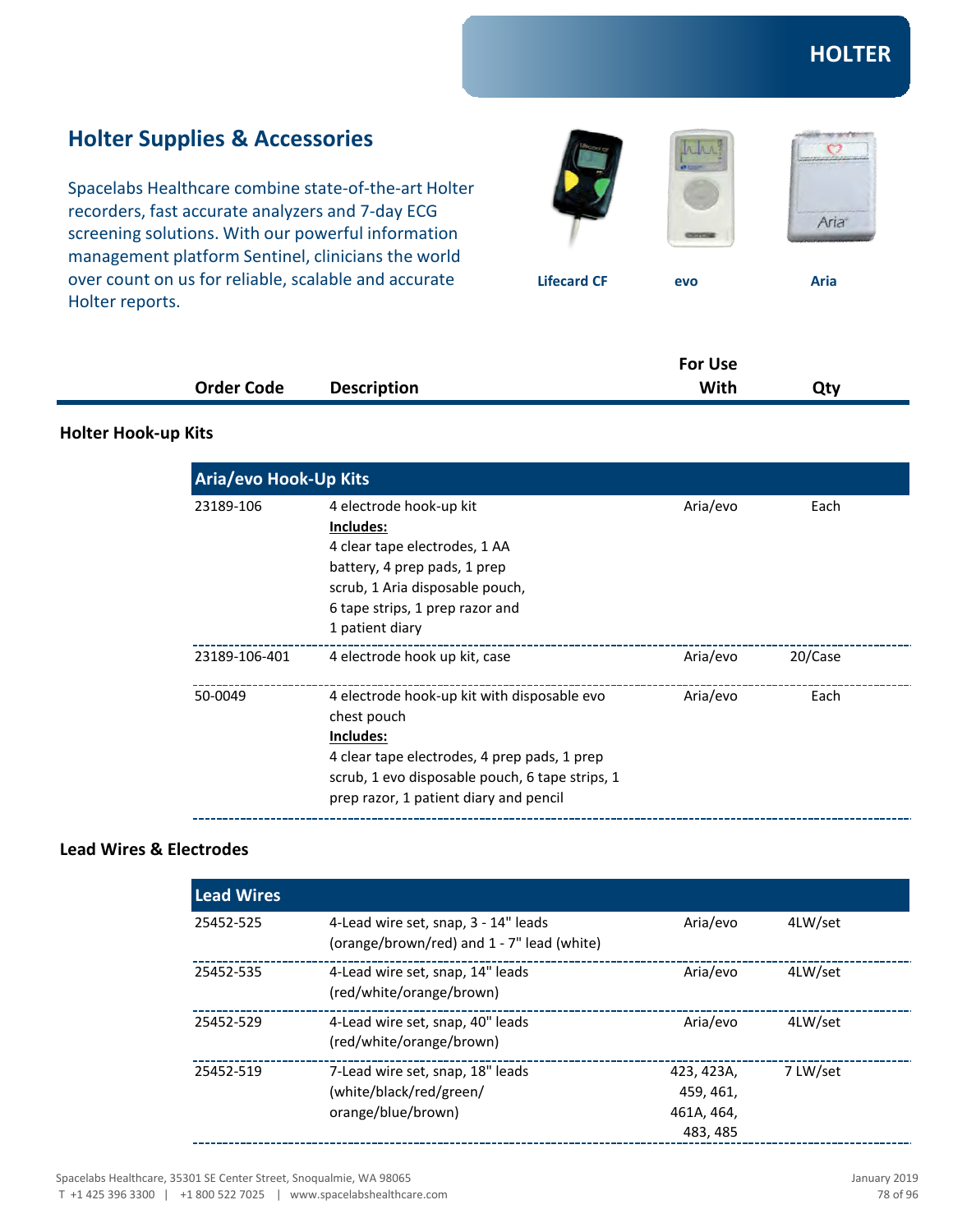### **Holter Supplies & Accessories**

Spacelabs Healthcare combine state-of-the-art Holter recorders, fast accurate analyzers and 7-day ECG screening solutions. With our powerful information management platform Sentinel, clinicians the world over count on us for reliable, scalable and accurate Holter reports.







**Lifecard CF** evo Aria

|                   |                    | For Use |     |  |
|-------------------|--------------------|---------|-----|--|
| <b>Order Code</b> | <b>Description</b> | With    | Qty |  |

### **Lead Wires & Electrodes**

| <b>Lead Wires</b> |                                   |             |             |
|-------------------|-----------------------------------|-------------|-------------|
| 700-0366-00       | White, snap, 14" lead wires       | Aria/evo    | $10$ /pack  |
| 700-0367-00       | Red, snap, 14" lead wires         | Aria/evo    | $10$ /pack  |
| 700-0368-00       | Orange, snap, 14" lead wires      | Aria/evo    | $10$ /pack  |
| 700-0369-00       | Brown, snap, 14" lead wires       | Aria/evo    | $10$ /pack  |
| 19-7509           | 6-Lead wire set, snap, 24 in, AHA | Lifecard CF | 6LW/Set     |
|                   | (requires 700-0316-00)            |             |             |
| <b>Electrodes</b> |                                   |             |             |
| 27565-9           | ECG electrode, clear tape         | Holter      | 4/Pack      |
| 27565-9CASE       | ECG electrode, clear tape, case   | Holter      | 150/4 Packs |
| 717-0071-00       | ECG electrode, Ambu Blue Sensor L | Holter      | 5/Pack      |
| 27565-5           | ECG electrode, foam               | Holter      | 5/Pack      |
| 27565-7           | ECG electrode, clear tape         | Holter      | 7/Pack      |

#### **Patient Cables**

| <b>Lifecard CF Patient Cables</b> |                                                                    |             |      |  |
|-----------------------------------|--------------------------------------------------------------------|-------------|------|--|
| 700-0316-00                       | Patient cable, 3-channel, 6-lead, 22 in, AHA<br>(reguires 19-7509) | Lifecard CF | Each |  |
| 700-0317-00                       | Patient cable w/ belt clip.<br>3-channel, 3-lead, clip, long       | Lifecard CF | Each |  |
| 700-0318-00                       | Patient cable, 3-channel, 3-lead, snap, extra-<br>long             | Lifecard CF | Each |  |
| 700-0319-00                       | Patient cable for neck pouch, 3-channel, 3-lead,<br>snap, short    | Lifecard CF | Each |  |
| 700-0323-00                       | Patient cable w/ belt clip, 2-channel,<br>4-lead, snap, long       | Lifecard CF | Each |  |
| 700-0324-00                       | Patient cable for neck pouch, 2-channel,<br>4-lead, snap, short    | Lifecard CF | Each |  |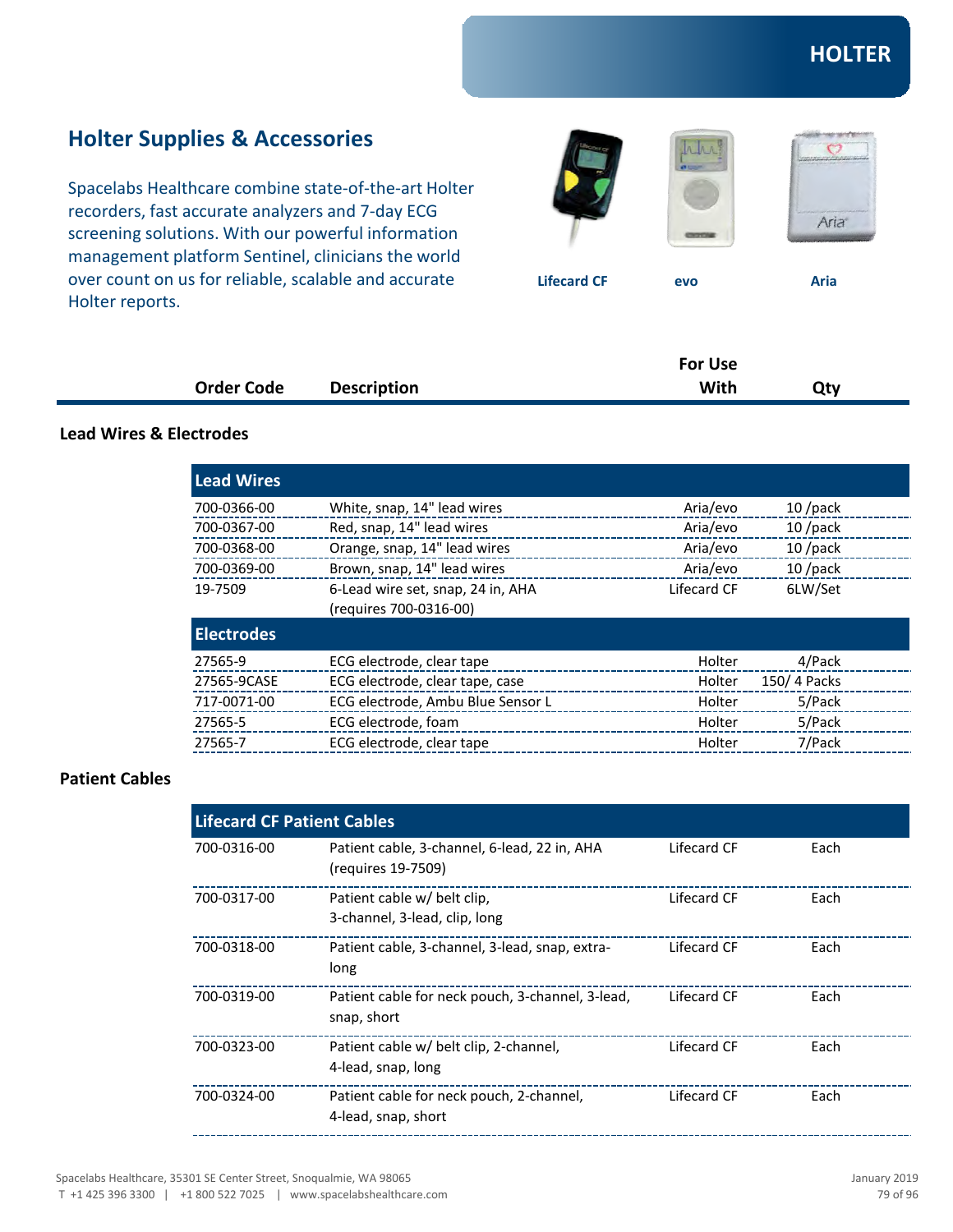### **Holter Supplies & Accessories**

Spacelabs Healthcare combine state-of-the-art Holter recorders, fast accurate analyzers and 7-day ECG screening solutions. With our powerful information management platform Sentinel, clinicians the world over count on us for reliable, scalable and accurate Holter reports.







**Lifecard CF** evo Aria

|                   |                    | <b>For Use</b> |     |
|-------------------|--------------------|----------------|-----|
| <b>Order Code</b> | <b>Description</b> | With           | Qty |

### **Patient Cables**

| <b>Lifecard 12 Patient Cables</b> |                                                |             |      |  |
|-----------------------------------|------------------------------------------------|-------------|------|--|
| 700-0325-00                       | Varios Yoke                                    | Lifecard 12 | Each |  |
| 700-0326-00                       | Packaged cable with varios yoke, including 12- | Lifecard 12 | Each |  |
|                                   | lead patient cable, EU                         |             |      |  |
| 700-0327-00                       | Packaged cable with varios yoke, including 12- | Lifecard 12 | Each |  |
|                                   | lead patient cable, US                         |             |      |  |
| 700-0328-00                       | 12-lead patient cable, EU                      | Lifecard 12 | Each |  |
| 700-0329-00                       | 12-lead patient cable, US                      | Lifecard 12 | Each |  |
| 700-0330-00                       | 12-lead patient cable, long, EU                | Lifecard 12 | Each |  |
| 700-0331-00                       | 12-lead patient cable, long, US                | Lifecard 12 | Each |  |

### **Pouches, Shoulder Straps & Belts**

|             | <b>Pouches, Shoulder Straps &amp; Belts</b> |      |                      |  |
|-------------|---------------------------------------------|------|----------------------|--|
| 27249-7-401 | Disposable pouch                            | Aria | 50/Pack              |  |
| 50-0042     | Belt holster                                | evo  | Each                 |  |
| PK0001      | Fabric waist belt                           | evo  | Each                 |  |
| 706-0189-00 | Disposable pouch                            | evo  | 100/Pack             |  |
| 46-0005     | Disposable cord                             | evo  | 50 <sub>m</sub> roll |  |
|             | (use with 706-0189-00)                      |      |                      |  |